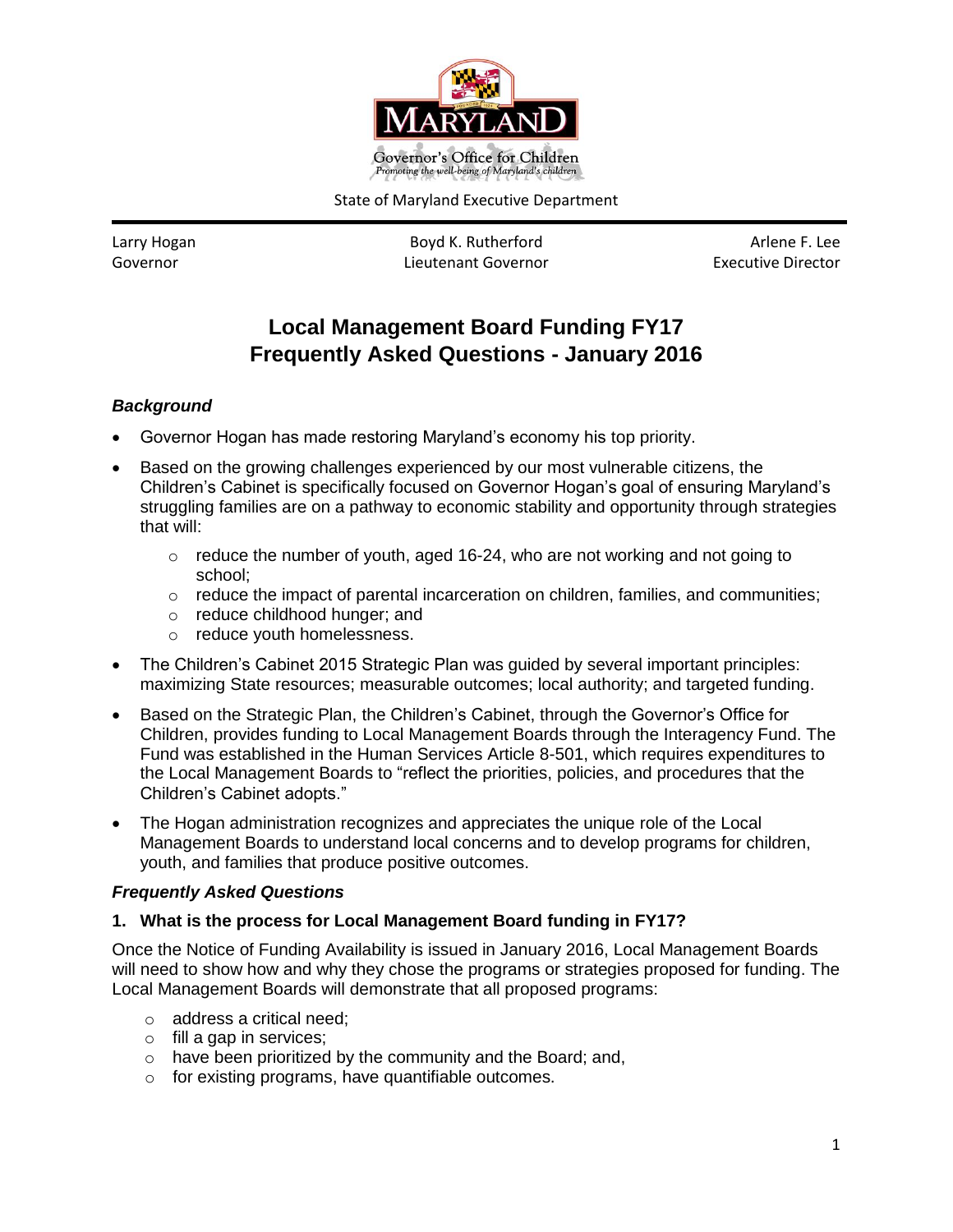There will be two areas of funding available to the Local Management Boards—base funding and competitive funding:

- o Base funding is the funding for programs and administration currently received by a Local Management Board.
- $\circ$  Competitive funding is being made available to address the four goals of the Children's Cabinet plan: reduce the number of youth, aged 16-24, who are not working and not going to school; reduce the impact of parental incarceration on children, families, and communities; reduce childhood hunger; and, reduce youth homelessness.

## **2. Is funding to Local Management Boards being cut?**

No. In September 2015, the Governor's Office for Children announced level funding to the Local Management Boards for FY17. This is known as "base funding."

## **3. Is new funding being made available to Local Management Boards?**

Yes. New funding is being made available to Local Management Boards on a competitive basis to address the four goals of the Children's Cabinet plan. This is the "competitive funding."

## **4. Are Local Management Boards being required to stop funding prevention?**

No. There is no restriction on the types of programs or services to be funded under base funding. Local Management Boards may choose to fund prevention, intervention, or treatment programs for any age along the developmental continuum, for families and for parents. This may include any program type that addresses a critical need and gap in services identified by the community and the Local Management Board; such as, home-visiting, afterschool, etc.

## **5. Is it possible that an existing program will not be funded?**

Yes. It is possible that a few programs will not be funded in FY17 if the Local Management Boards determine that the programs are:

- o Not addressing a critical need in the jurisdiction;
- o Duplicative of other programs;
- o Not a priority for the jurisdiction; and/or
- o Not achieving the identified outcomes.

We believe it is a shared goal that limited resources should be used for critical needs and programs that are demonstrating an impact on those needs.

## **6. Will the Local Management Boards be competing for funding in FY17?**

Only for new funding. (Please see questions 2 and 4.)

## **7. Are the Local Management Boards being required to fund only programs that address the four goals of the Children's Cabinet plan?**

No. There is no restriction or requirement on the types of programs that are proposed under base funding for Local Management Boards. (Please see questions 2 and 5.) Only the new funding must address at least one of the four goals of the Children's Cabinet plan. (Please see questions 2 and 4.)